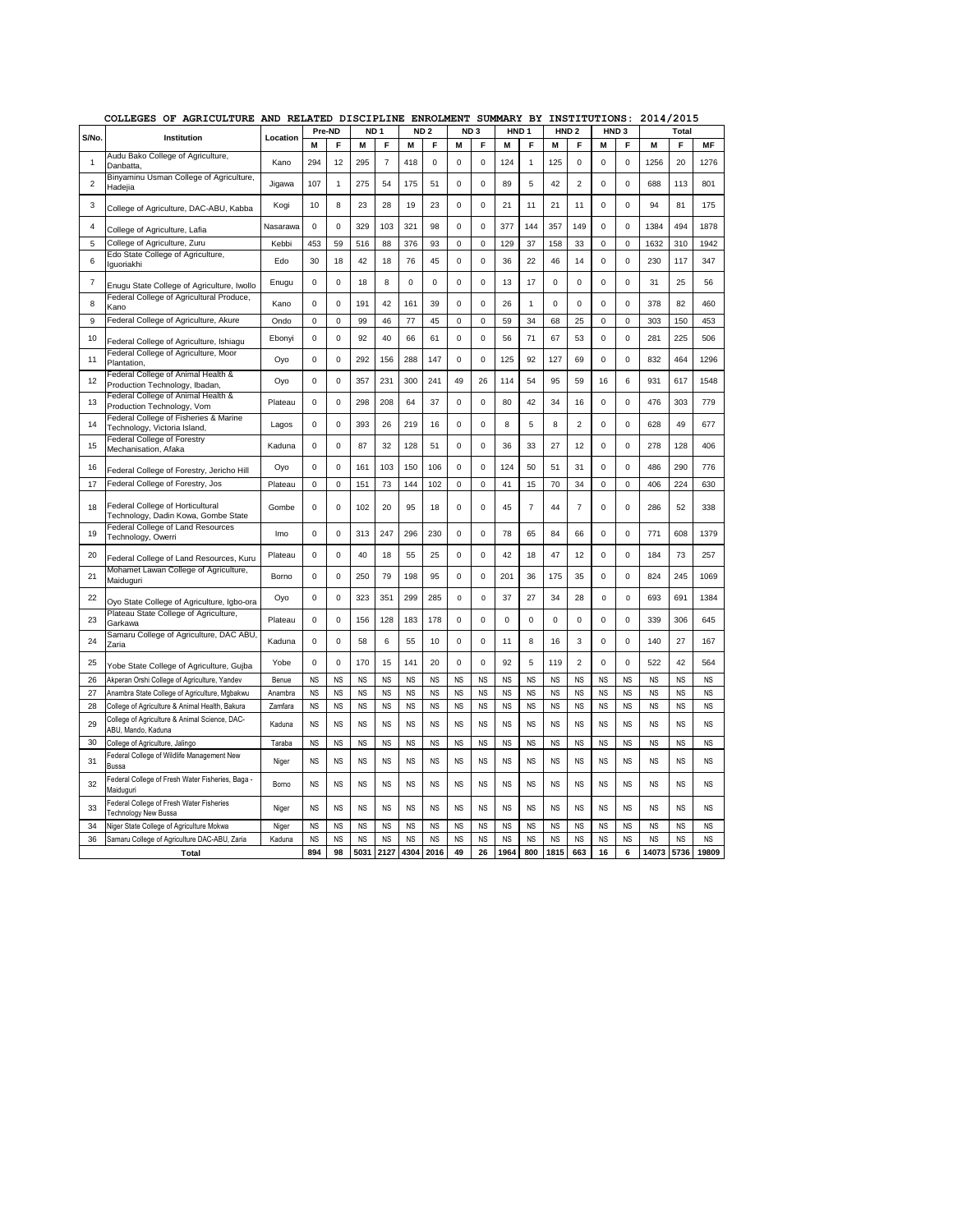|                |                                                                            |          |             |             | 2013/2014   |              |             |                 |             |                |                  |                |             |             |             |
|----------------|----------------------------------------------------------------------------|----------|-------------|-------------|-------------|--------------|-------------|-----------------|-------------|----------------|------------------|----------------|-------------|-------------|-------------|
| $S/N$ o        | Institution                                                                | Location | Pre-ND      |             | <b>ND</b>   | $\mathbf{1}$ |             | ND <sub>2</sub> | <b>HND</b>  | 1              | HND <sub>2</sub> |                | Total       |             |             |
|                |                                                                            |          | М           | F           | М           | F            | M           | F               | М           | F              | M                | F              | M           | F           | MF          |
| $\mathbf{1}$   | Audu Bako College of<br>Agriculture, Danbatta,                             | Kano     | 159         | 7           | 282         | 12           | 162         | $\mathbf{1}$    | 93          | $\overline{c}$ | 81               | $\overline{2}$ | 777         | 24          | 801         |
| $\overline{c}$ | Binyaminu Usman College of<br>Agriculture, Hadejia                         | Jiqawa   | 89          | 3           | 188         | 56           | 117         | 11              | 43          | 2              | 0                | 0              | 437         | 72          | 509         |
| 3              | College of Agriculture &<br>Animal Science, DAC-ABU,<br>Mando, Kaduna      | Kaduna   | $\circ$     | $\circ$     | 89          | 13           | 87          | 15              | 95          | 25             | 93               | 25             | 364         | 78          | 442         |
| 4              | College of Agriculture, DAC-<br>ABU, Kabba                                 | Kogi     | 10          | 8           | 35          | 23           | 32          | 20              | 21          | 5              | 21               | 5              | 119         | 61          | 180         |
| 5              | College of Agriculture,<br>Jalingo                                         | Taraba   | 676         |             | 326 1079    | 429          | 962         | 385             | 83          | 42             | 67               | 39             | 2867        | 1221        | 4088        |
| 6              | College of Agriculture,<br>Lafia                                           | Nasarawa | $\circ$     | 0           | 541         | 181          | 493         | 149             | 421         | 205            | 393              | 131            | 1848        | 666         | 2514        |
| $\overline{7}$ | College of Agriculture, Zuru                                               | Kebbi    | 0           | $\circ$     | 559         | 114          | 365         | 89              | 169         | 41             | 167              | 19             | 1260        | 263         | 1523        |
| 8              | Edo State College of<br>Agriculture, Iguoriakhi                            | Edo      | 15          | 9           | 74          | 21           | 65          | 15              | 8           | 5              | 14               | 6              | 176         | 56          | 232         |
| 9              | Federal College of<br>Freshwater Fisheries<br>Technology, New Bussa        | Niger    | $\circ$     | $\circ$     | 143         | 84           | 175         | 88              | 37          | 10             | 36               | 6              | 391         | 188         | 579         |
| 10             | Federal College of<br>Agricultural Produce, Kano                           | Kano     | $\circ$     | 0           | 163         | 50           | 124         | 44              | $\circ$     | 0              | 0                | 0              | 287         | 94          | 381         |
| 11             | Federal College of<br>Agriculture, Ishiaqu                                 | Ebonyi   | $\circ$     | $\circ$     | 66          | 61           | 82          | 50              | 85          | 61             | 51               | 43             | 284         | 215         | 499         |
| 12             | Federal College of Animal<br>Health & Production<br>Technology, Ibadan,    | Oyo      | $\circ$     | 0           | 231         | 174          | 183         | 183             | 92          | 52             | 79               | 54             | 585         | 463         | 1048        |
| 13             | Federal College of Animal<br>Health & Production<br>Technology, Vom        | Plateau  | 0           | 0           | 64          | 37           | 35          | 21              | 34          | 16             | 42               | 30             | 175         | 104         | 279         |
| 14             | Federal College of Fisheries<br>& Marine Technology,<br>Victoria Island,   | Lagos    | $\circ$     | 0           | 256         | 18           | 175         | 11              | 6           | 4              | 4                | 5              | 441         | 38          | 479         |
| 15             | Federal College of Forestry,<br>Jericho Hill                               | Oyo      | $\circ$     | 0           | 125         | 91           | 108         | 79              | 76          | 47             | 51               | 31             | 360         | 248         | 608         |
| 16             | Federal College of Forestry,<br>Jos                                        | Plateau  | $\circ$     | 0           | 165         | 113          | 112         | 54              | 72          | 35             | 67               | 30             | 416         | 232         | 648         |
| 17             | Federal College of Fresh<br>Water Fisheries, Baga -<br>Maiduquri           | Borno    | 0           | 0           | $\circ$     | 0            | 57          | 8               | $\circ$     | 0              | 0                | $\circ$        | 57          | 8           | 65          |
| 18             | Federal College of<br>Horticultural Technology,<br>Dadin Kowa, Gombe State | Gombe    | 0           | 0           | 97          | 21           | 136         | 24              | 50          | 4              | 45               | 5              | 328         | 54          | 382         |
| 19             | Federal College of Land<br>Resources Technology, Owerri                    | Imo      | $\circ$     | 0           | 102         | 64           | 90          | 60              | 50          | 36             | 27               | 14             | 269         | 174         | 443         |
| 20             | Federal College of Land<br>Resources, Kuru                                 | Plateau  | 0           | 0           | 31          | 13           | 44          | 17              | 30          | 9              | 34               | 9              | 139         | 48          | 187         |
| 21             | Mohamet Lawan College of<br>Agriculture, Maiduguri                         | Borno    | 0           | 0           | 406         | 161          | 328         | 155             | 253         | 41             | 228              | 24             | 1215        | 381         | 1596        |
| 22             | Oyo State College of<br>Agriculture, Igbo-ora                              | Oyo      | 0           | 0           | 303         | 285          | 328         | 360             | 25          | 33             | 23               | 20             | 679         | 698         | 1377        |
| 23             | Plateau State College of<br>Agriculture, Garkawa                           | Plateau  | 231         | 146         | 219         | 131          | 215         | 174             | $\circ$     | 0              | $\circ$          | $\circ$        | 665         | 451         | 1116        |
| 24             | Samaru College of<br>Agriculture, DAC ABU, Zaria                           | Kaduna   | $\circ$     | 0           | 44          | 40           | 54          | 34              | 23          | 6              | 29               | 11             | 150         | 91          | 241         |
| 25             | Yobe State College of<br>Agriculture, Gujba                                | Yobe     | 0           | 0           | 232         | 17           | 211         | 14              | 71          | 12             | 189              | 14             | 703         | 57          | 760         |
| 26             | Akperan Orshi College of<br>Agriculture, Yandev                            | Benue    | ΝS          | $_{\rm NS}$ | $_{\rm NS}$ | $_{\rm NS}$  | NS.         | <b>NS</b>       | $_{\rm NS}$ | <b>NS</b>      | NS               | $_{\rm NS}$    | $_{\rm NS}$ | $_{\rm NS}$ | $_{\rm NS}$ |
| 27             | Anambra State College of<br>Agriculture, Mgbakwu                           | Anambra  | $_{\rm NS}$ | $_{\rm NS}$ | $_{\rm NS}$ | $_{\rm NS}$  | $_{\rm NS}$ | $_{\rm NS}$     | $_{\rm NS}$ | $_{\rm NS}$    | $_{\rm NS}$      | $_{\rm NS}$    | $_{\rm NS}$ | $_{\rm NS}$ | $_{\rm NS}$ |

## **COLLEGES OF AGRICULTURE AND RELATED DISCIPLINE ENROLMENT SUMMARY BY INSTITUTIONS: 2013/2014**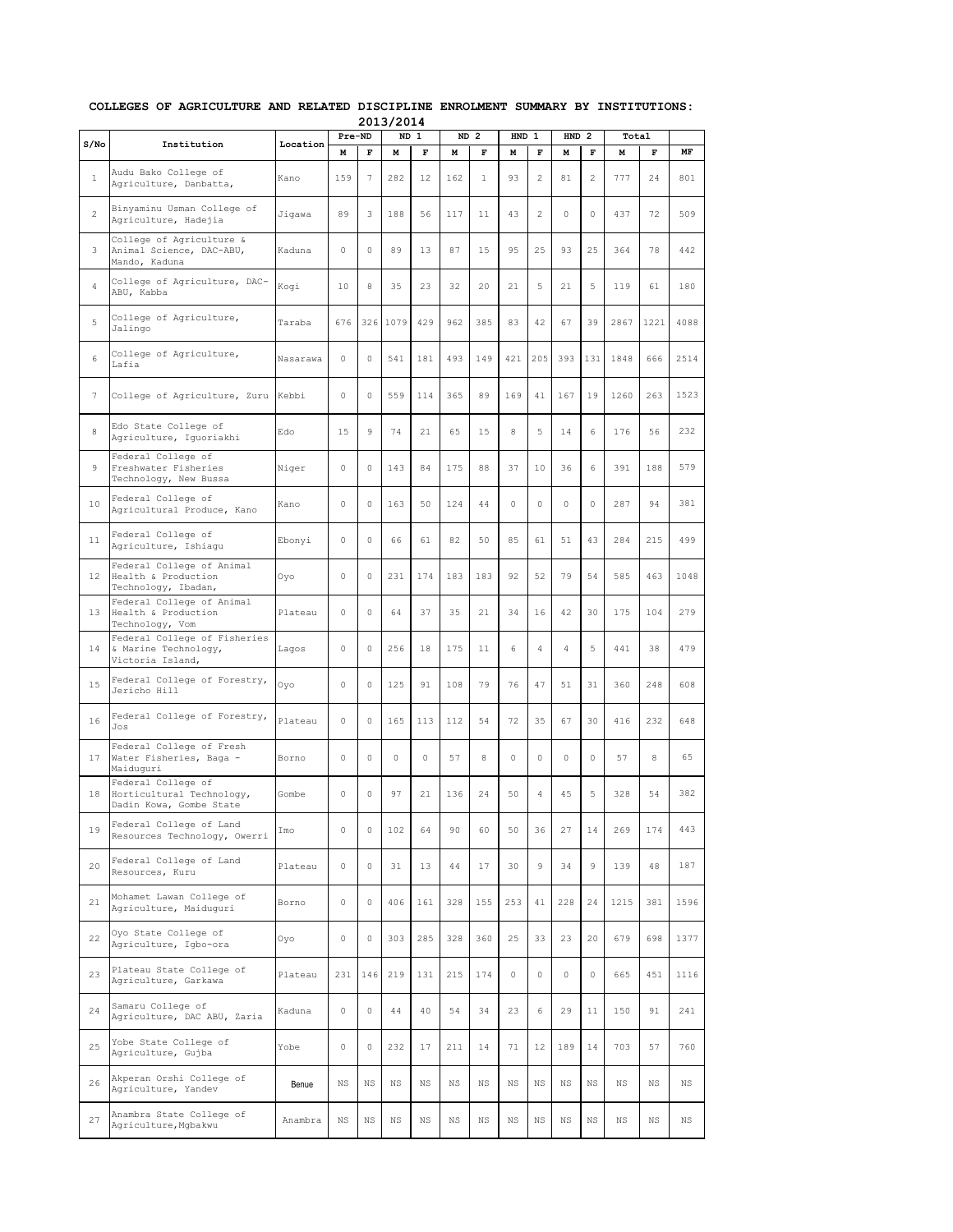| Total |                                                                  |         |     |     |      |     |     |     |     |           |           |      | 1180 499 5494 2209 4740 2061 1837 693 1741 523 14992 5985 20977 |     |      |
|-------|------------------------------------------------------------------|---------|-----|-----|------|-----|-----|-----|-----|-----------|-----------|------|-----------------------------------------------------------------|-----|------|
| 35    | Samaru College of<br>Agriculture DAC-ABU, Zaria                  | Kaduna  | NS. | NS  | N.S. | NS  | N.S | NS. | NS. | N.S       | N.S       | NS.  | NS.                                                             | NS. | N.S. |
| 34    | Niger State College of<br>Agriculture Mokwa                      | Niger   | NS. | NS. | NS.  | NS. | N.S | NS. | NS. | NS        | N.S       | NS.  | NS.                                                             | NS. | N.S. |
| 33    | Federal College of Fresh Water<br>Fisheries Technology New Bussa | Niger   | NS. | NS  | N.S. | NS  | N.S | NS. | NS. | N.S       | N.S       | N.S. | NS.                                                             | NS. | N.S. |
| 32    | Federal College of Wildlife<br>Management New Bussa              | Niger   | NS. | NS  | NS.  | NS  | N.S | NS. | NS. | NS        | N.S       | N.S. | NS.                                                             | ΝS  | N.S. |
| 31    | Federal College of Forestry<br>Mechanisation Afaka               | Kaduna  | NS  | NS. | NS.  | NS  | NS. | NS. | NS  | NS        | <b>NS</b> | NS.  | NS.                                                             | ΝS  | N.S. |
| 30    | Federal College of<br>Agriculture Moore Plantation               | Ovo     | NS. | NS. | N.S. | NS  | NS. | NS. | NS. | <b>NS</b> | N.S       | NS.  | ΝS                                                              | NS. | N.S. |
| 29    | College of Agriculture &<br>Animal Health, Bakura                | Zamfara | NS. | NS  | NS.  | NS  | N.S | NS. | NS. | NS        | N.S       | NS.  | NS.                                                             | NS. | N.S. |
| 28    | Bauchi State College of<br>Agriculture, Bauchi                   | Bauchi  | NF. | NF. | NE.  | NF. | NF. | NF. | NF. | NF.       | NE.       | NF.  | NF.                                                             | NF. | NE.  |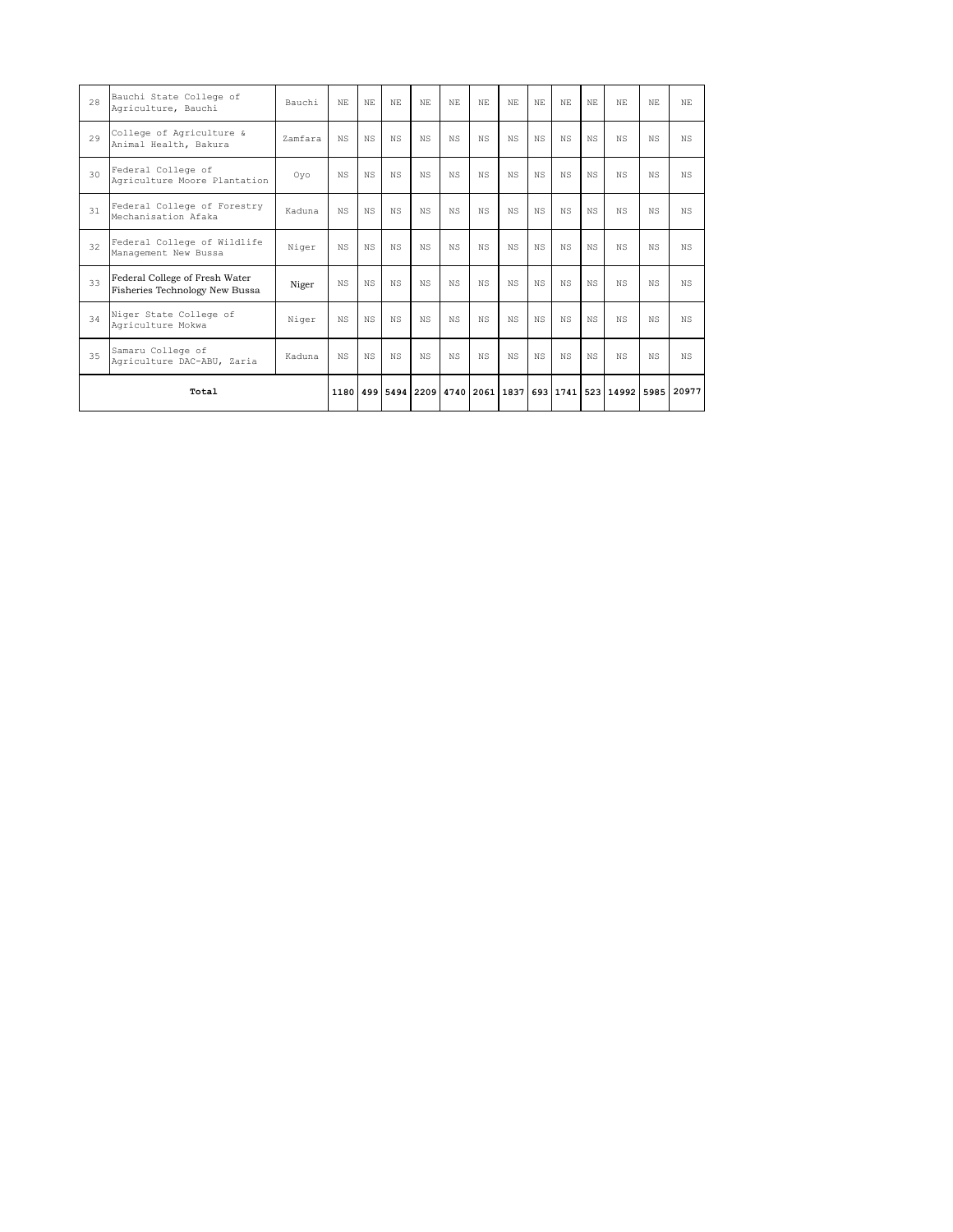## **COLLEGES OF AGRICULTURE AND RELATED DISCIPLINE ENROLMENT SUMMARY BY INSTITUTIONS: 2012/2013**

|       |                                                                         |          | Pre-ND      |           | ND <sub>1</sub> |             |             | ND <sub>2</sub> | HND <sub>1</sub> |             | HND <sub>2</sub> |             |       | <b>Total</b> |       |
|-------|-------------------------------------------------------------------------|----------|-------------|-----------|-----------------|-------------|-------------|-----------------|------------------|-------------|------------------|-------------|-------|--------------|-------|
| S/No. | Institution                                                             | Location | М           | F         | M               | F           | М           | F               | М                | F           | М                | F           | M     | F            | MF    |
| 1     | Akperan Orshi College of Agriculture, Yandev                            | Benue    | 0           | 0         | 232             | 168         | 241         | 127             | 138              | 104         | 161              | 92          | 772   | 491          | 1263  |
| 2     | Audu Bako College of Agriculture, Danbatta,                             | Kano     | 186         | 11        | 324             | 4           | 361         | 7               | 137              | 4           | 149              | 4           | 1157  | 30           | 1187  |
| 3     | Binyaminu Usman College of Agriculture,<br>Hadejia                      | Jigawa   | 134         | 5         | 117             | 11          | 138         | 5               | 0                | 0           | 0                | 0           | 389   | 21           | 410   |
| 4     | College of Agriculture & Animal Science, DAC<br>ABU, Mando, Kaduna      | Kaduna   | 0           | 0         | 58              | 7           | 55          | 7               | 110              | 24          | 110              | 24          | 333   | 62           | 395   |
| 5     | College of Agriculture, DAC-ABU, Kabba                                  | Kogi     | 15          | 12        | 29              | 25          | 20          | 18              | 21               | 10          | 21               | 10          | 106   | 75           | 181   |
| 6     | College of Agriculture, Jalingo                                         | Taraba   | 0           | $\pmb{0}$ | 1105            | 665         | 727         | 481             | 252              | 153         | 212              | 95          | 2296  | 1394         | 3690  |
| 7     | College of Agriculture, Lafia                                           | Nasarawa | $\mathbf 0$ | 0         | 557             | 274         | 543         | 251             | 326              | 207         | 251              | 142         | 1677  | 874          | 2551  |
| 8     | College of Agriculture, Zuru                                            | Kebbi    | $\mathbf 0$ | 0         | 494             | 63          | 308         | 36              | 169              | 20          | 167              | 19          | 1138  | 138          | 1276  |
| 9     | Edo State College of Agriculture, Iguoriakhi                            | Edo      | 14          | 5         | 69              | 16          | 61          | 18              | 14               | 6           | 26               | 10          | 184   | 55           | 239   |
| 10    | Federal College of Agricultural Produce, Kano                           | Kano     | 24          | $1\,$     | 161             | 49          | 66          | 24              | 0                | 0           | 0                | 0           | 251   | 74           | 325   |
| 11    | Federal College of Agriculture, Akure                                   | Ondo     | 0           | 0         | 120             | 49          | 92          | 40              | 73               | 34          | 69               | 32          | 354   | 155          | 509   |
| 12    | Federal College of Agriculture, Ishiagu                                 | Ebonyi   | 0           | 0         | 82              | 50          | 94          | 61              | 51               | 43          | 54               | 44          | 281   | 198          | 479   |
| 13    | Federal College of Animal Health &<br>Production Technology, Ibadan,    | Oyo      | 0           | 0         | 353             | 243         | 299         | 261             | 92               | 52          | 93               | 51          | 837   | 607          | 1444  |
| 14    | Federal College of Animal Health &<br>Production Technology, Vom        | Plateau  | 0           | 0         | 35              | 21          | 56          | 27              | 42               | 30          | 47               | 23          | 180   | 101          | 281   |
| 15    | Federal College of Fisheries & Marine<br>Technology, Victoria Island,   | Lagos    | 0           | 0         | 0               | 0           | 175         | 11              | 0                | 0           | 4                | 5           | 179   | 16           | 195   |
| 16    | Federal College of Forestry, Jericho Hill                               | Oyo      | 0           | 0         | 106             | 79          | 201         | 123             | 51               | 31          | 58               | 19          | 416   | 252          | 668   |
| 17    | Federal College of Forestry, Jos                                        | Plateau  | 0           | 0         | 91              | 53          | 48          | 36              | 64               | 30          | 50               | 17          | 253   | 136          | 389   |
| 18    | Federal College of Fresh Water Fisheries,<br>Baga - Maiduguri           | Borno    | 0           | 0         | 57              | 8           | 51          | 6               | 0                | 0           | 0                | 0           | 108   | 14           | 122   |
| 19    | Federal College of Horticultural Technology,<br>Dadin Kowa, Gombe State | Gombe    | 45          | 10        | 149             | 19          | 102         | 21              | 73               | 8           | 62               | 7           | 431   | 65           | 496   |
| 20    | Federal College of Land Resources<br>Technology, Owerri                 | Imo      | 0           | $\pmb{0}$ | 133             | 88          | 48          | 25              | 28               | 15          | 23               | 13          | 232   | 141          | 373   |
| 21    | Federal College of Land Resources, Kuru                                 | Plateau  | 0           | 0         | 46              | 11          | 32          | 2               | 37               | 17          | 39               | 2           | 154   | 32           | 186   |
| 22    | Mohamet Lawan College of Agriculture,<br>Maiduguri                      | Borno    | $\mathbf 0$ | 0         | 410             | 157         | 335         | 148             | 369              | 60          | 330              | 59          | 1444  | 424          | 1868  |
| 23    | Oyo State College of Agriculture, Igbo-ora                              | Oyo      | 0           | 0         | 231             | 217         | 141         | 69              | 0                | 0           | 0                | 0           | 372   | 286          | 658   |
| 24    | Plateau State College of Agriculture, Garkawa                           | Plateau  | 0           | 0         | 219             | 195         | 139         | 101             | 0                | 0           | 0                | 0           | 358   | 296          | 654   |
| 25    | Yobe State College of Agriculture, Gujba                                | Yobe     | 0           | 0         | 311             | 20          | 246         | 18              | 142              | 5           | 0                | 0           | 699   | 43           | 742   |
| 26    | Anambra State College of<br>Agriculture, Mgbakwu                        | Anambra  | NS          | NS        | NS              | NS          | NS          | NS              | NS               | <b>NS</b>   | NS               | $_{\rm NS}$ | NS    | NS           | NS    |
| 27    | College of Agriculture & Animal<br>Health, Bakura                       | Zamfara  | NS          | NS        | NS              | NS          | NS          | NS              | NS               | <b>NS</b>   | NS               | NS          | NS    | NS           | NS    |
| 28    | Federal College of Fresh Water<br>Fisheries Technology New Bussa        | Niger    | NS          | NS        | NS              | NS          | NS          | NS              | NS               | NS          | NS               | NS          | NS    | NS           | NS    |
| 29    | Federal College of Agriculture Moore<br>Plantation                      | Oyo      | NS          | NS        | NS              | $_{\rm NS}$ | NS          | NS              | NS               | <b>NS</b>   | NS               | $_{\rm NS}$ | NS    | NS           | NS    |
| 30    | Federal College of Forestry<br>Mechanisation Afaka                      | Kaduna   | NS          | NS        | NS              | $_{\rm NS}$ | NS          | NS              | NS               | NS          | NS               | NS          | NS    | NS           | NS    |
| 31    | Federal College of Wildlife<br>Management New Bussa                     | Niger    | NS          | <b>NS</b> | NS              | NS          | NS          | NS              | NS               | NS          | NS               | $_{\rm NS}$ | NS    | NS           | NS    |
| 32    | Niger State College of Agriculture,<br>Mokwa                            | Niger    | $_{\rm NS}$ | <b>NS</b> | NS              | $_{\rm NS}$ | $_{\rm NS}$ | NS              | NS               | $_{\rm NS}$ | NS               | $_{\rm NS}$ | NS    | NS           | NS    |
| 33    | Samaru College of Agriculture DAC-<br>ABU, Zaria                        | Kaduna   | NS          | NS        | NS              | $_{\rm NS}$ | NS          | NS              | NS               | NS          | NS               | NS          | NS    | NS           | NS    |
| 34    | Yobe State College of Agriculture,<br>Gubja                             | Yobe     | NS          | NS        | NS              | $_{\rm NS}$ | NS          | NS              | NS               | NS          | NS               | NS          | NS    | NS           | NS    |
|       | Total                                                                   |          | 418         | 44        | 5489            | 2492        | 4579        | 1923            | 2189             | 853         | 1926             | 668         | 14601 | 5980         | 20581 |